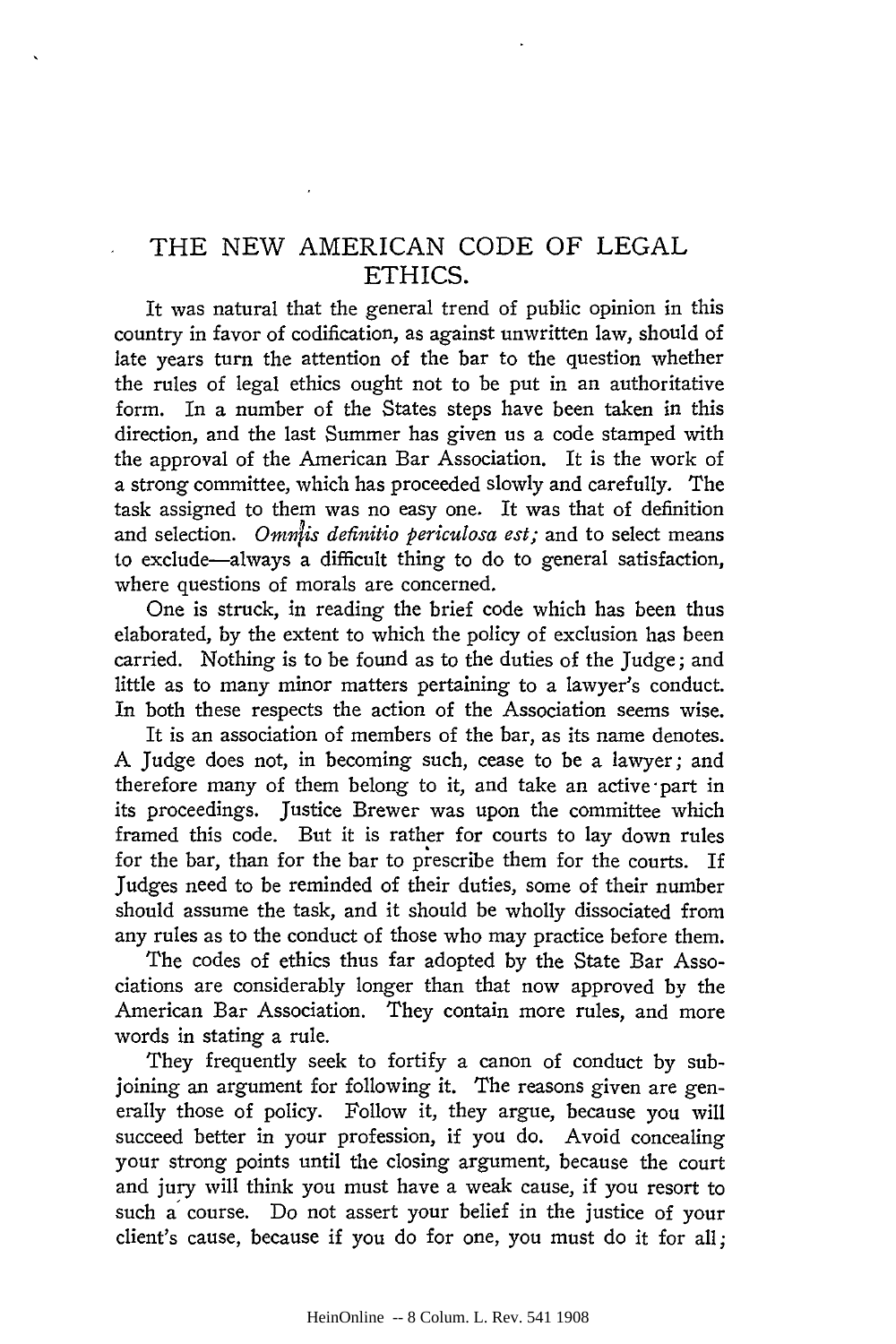else the jury will think that, whenever you omit such a statement, you know that your claims are unfounded. Be prompt and punctual, and it will strengthen your hold on your clients.

The new code of the American Bar Association makes no such appeals to motives of expediency and self-advantage. It occupies a higher plane. Its canons are left to rest on principles of right and honor. The only exception, if it can be deemed such, is the declaration in the preamble that the future of our country depends upon the maintenance of Justice pure and unsullied, and that this can only be secured if the conduct and motives of the American lawyer merit the approval of all just men. But here the good of the republic is looked at, not that of the individual.

One canon of great importance has been adopted which is to be found in the code of no State Bar Association except that of Kentucky, and is there stated with much less force and precision. This expresses the duty of the bar with respect to the choice of Judges. It is asserted to be an active duty; and in that connection one rule of conduct is mentioned which all accepting judicial office should be expected to follow. It is to forego all other employments whatsoever which might embarrass their free and fair consideration of questions brought before them for decision.

To mention but one reason for insisting on this obligation, it is one of the petty scandals of our American judicial system that a Judge of a minor court, provided with several Judges, sometimes appears as counsel one day and as Judge the next. Obviously, one who has argued before such a tribunal in favor of a debatable legal proposition ought not, at the same term, to charge a jury in respect to it. Nor could his refusal to preside over the trial of a cause in which that question might arise relieve the difficulty of the situation. It simply substitutes one wrong for another. The public have the right to demand that he shall not disqualify himself from doing what he was appointed to do, and inconvenience others to profit himself.

It is to take a long step forward for the representatives of the American bar to declare that it must steadfastly endeavor "to prevent political considerations from outweighing judicial fitness in the selection of Judges" and "should protest earnestly and actively against the appointment or election of those who are unsuitable for the Bench." In the political discussions of the last few years, the American judiciary has been a frequent subject of attack. There is no doubt that among its members are some who are incompetent to undertake its responsibilities, and who, when appointed or elected,

542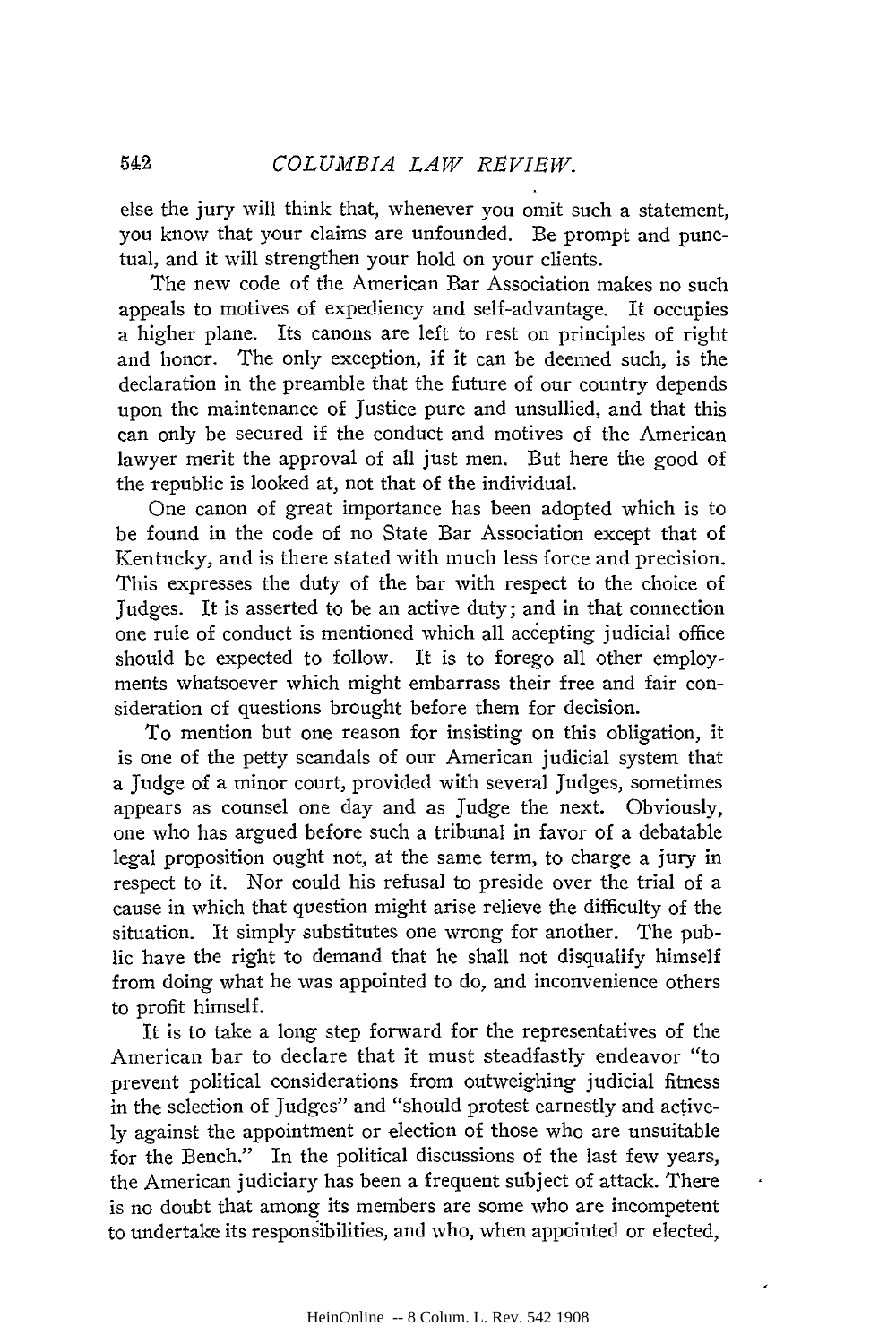were known to be thus incompetent by the members of the bar to which they belonged. The appointing power or the electorate, if the choice be by popular vote, will seldom, if ever, select a man whom his professional associates come forward to declare to be unfit to exercise the duties of such an office. In asserting it to be their duty to make such declarations, in the proper quarter, be it in the office of the Governor, or in a nominating convention, or in a preliminary meeting of the party leaders, or by addressing the public at large, this new canon ought to have a large and lasting effect. In no country is the Judge so fully a part of the political administration of civil government as in the United States, because nowhere else has he such a power of declaring statutes to be void. In no country, therefore, can the bar, by preventing improper selections for judicial office, do so much to promote the proper transaction of public business, as well as the proper protection of private interests.

The code occasionally contains general expressions which in practice must be taken with certain implications or limitations.

Thus<sup>1</sup> it is stated that money of the client coming into the possession of the lawyer should not be commingled with his'private property or be used by him. This can hardly be meant to treat it as a breach of ethical obligation for an attorney of ample means, who receives a bank check in payment of a claim left with him for collection, to deposit it to his own credit in his own bank account, in order conveniently to deduct his own fees, remitting the balance promptly by his own check to the client. It would seem in *foro conscienftie* (whatever might be the lawyer's liability, should the bank fail) that the client's consent to such a transaction would be fairly implied, even if there had been no previous dealings between them of a like nature. So the young lawyer who receives a five dollar bank note to apply on a claim for a hundred dollars can hardly be regarded as in the wrong, if he puts it for safe keeping in his own pocket-book, provided it be with the intention of paying over the sum due at the first reasonable opportunity, although it might not, and naturally would not, be so paid by the delivery of that particular bill.

Other articles must be read with some care, as a whole, in order to get at their true meaning.

Thus Article *27* declares that the "publication or circulation of ordinary simple business cards" is not *per se* improper, but that

<sup>&#</sup>x27;Article II.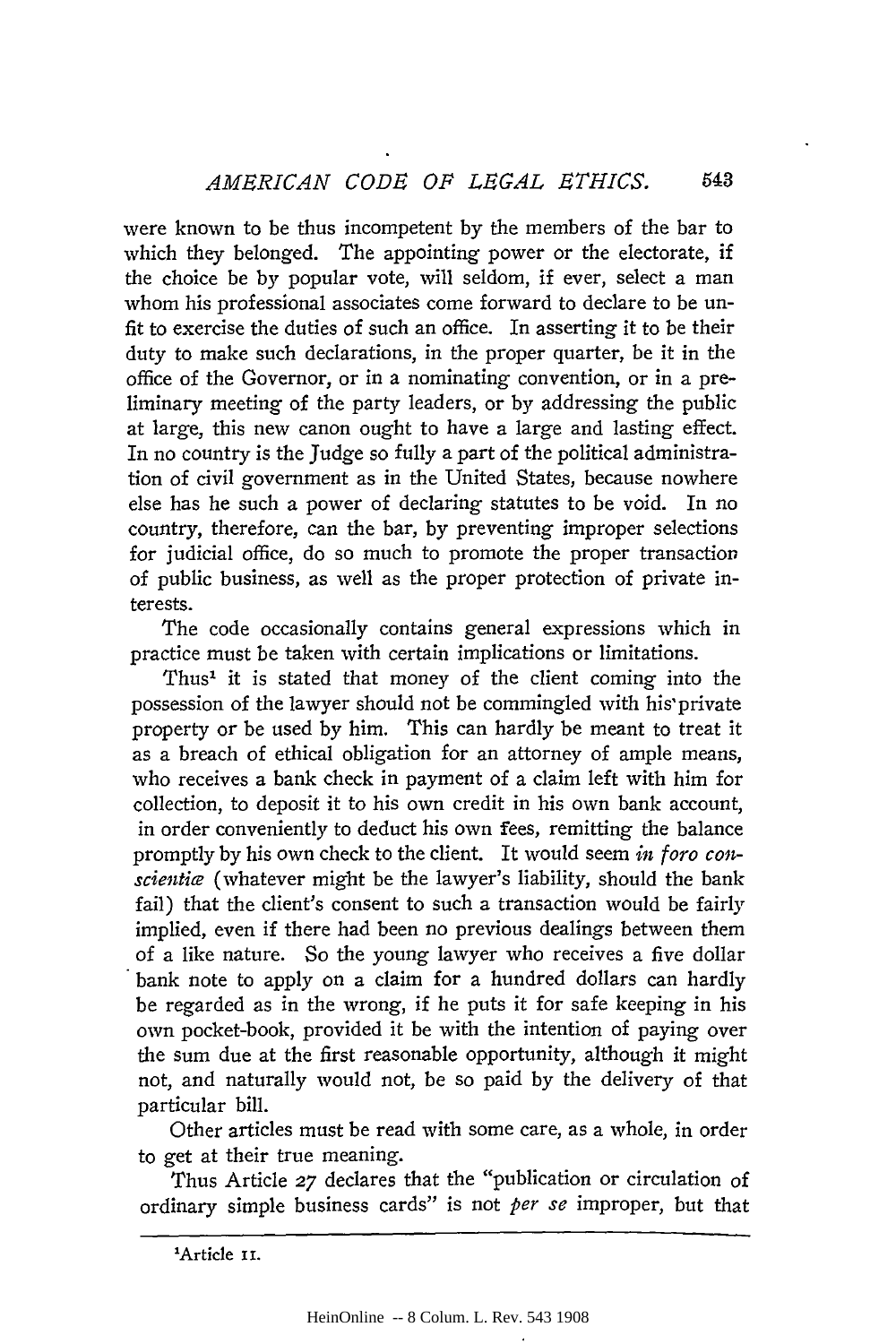"solicitation of business by circulars or advertisments" is unprofessional. Here "publication" would seem to include and certainly should include a publication in a newspaper of such a card as a paid advertisement. The distinction which it was intended to draw would appear to be that between advertising the fact that one is a lawyer and does business at a certain place or at certain hours, and an advertisement in which, besides this, business, or business of a certain kind, is solicited.

So Article **28,** after declaring it to be disreputable for a lawyer to hunt up causes of action in favor of those who are ignorant of them, in order to obtain employment to bring suits; to be an ambulance-chaser; "or to pay or reward, directly or indirectly, those who bring or influence the bringing of such cases to his office, or to remunerate policemen, court or prison officials, physicians, hospital *attachés* or others who may succeed, under the guise of giving disinterested friendly advice, in influencing the criminal, the sick and the injured, the ignorant or others, to seek his professional services," proceeds to state that it is the duty of any member of the bar "having knowledge of such practices upon the part of any .practitioner, immediately to inform thereof to the end that the offender may be disbarred." Here the words "such practices" are apparently to be limited in their application to the last of the class of acts which have been censured; for disbarment would, except under extraordinary circumstances, seem to be too heavy a penalty for the others.

The canon regarding contingent fees was the only one amended in substance, by the Association, in dealing with the report of the Committee, and indeed it is not clear that this amendment changed anything but the form, so as to make plainer what was the intention of those who drafted it. In its present shape it seems to sanction, by implication, arrangements for contingent fees (when not contrary to the local law), provided their terms are reasonable; and its real emphasis is laid on the necessity of providing a prompt remedy for the client by the supervisory action of the court, if any unfair advantage of his necessities has been taken. Precisely how this supervisory action should be invoked was left to be decided by the local practice; and it would have been difficult to frame any form of procedure of universal application.

One question of professional obligation, as to which the practice at the English bar might be misleading, has been definitely and properly settled<sup>2</sup>: An American lawyer is free to decline

544

**<sup>&#</sup>x27;By** Article **31.**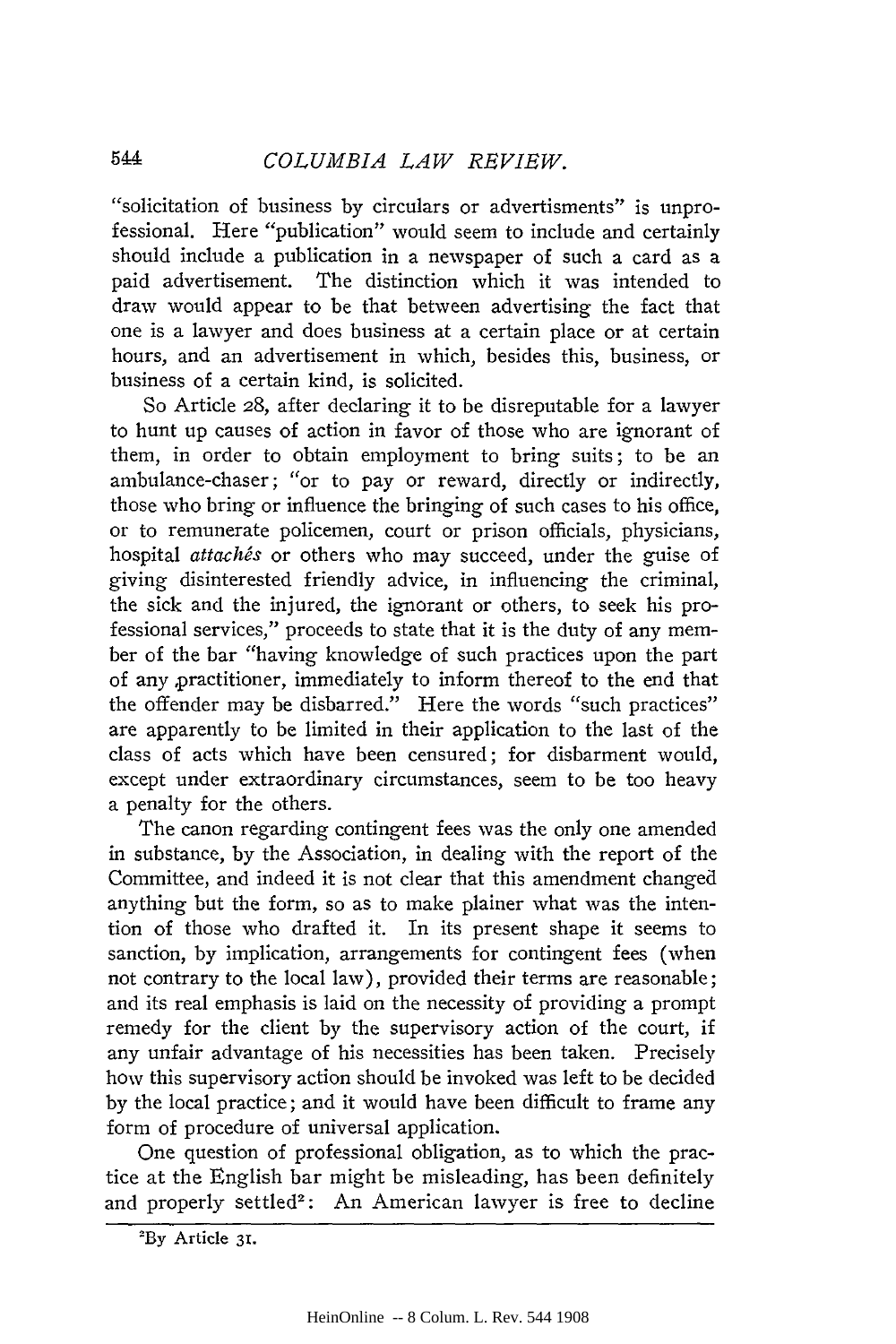any retainer. There may be a reason for denying such a right to the English barrister. His retainer comes through the hands and at the instance of another legal practitioner, who presumably has satisfied himself that the action ought in justice to be brought or defended, as the case may be. To refuse to accept it would reflect on him. With us, where the client comes or can with propriety come directly to him whom he wishes to advocate his cause, such considerations of fraternity or professional etiquette have no place.

The committee had before it an important suggestion from Justice Brewer that a short body of rules should be prepared to be "given operative and binding force by legislation, or the action of the highest courts of the States," where that should be within their powers. It concluded not to urge such an endorsement of the code, as a whole, but, instead, drafted a form of oath to be taken on admission to the bar, which the Association by its action has now recommended "for adoption by the proper authorities in all the States and Territories." This form is mainly taken from that prescribed in the State of Washington, which was itself founded to a considerable extent on that in use in the Swiss Canton of Geneva. Both these, however, were subject to serious criticism in that they contained a pledge to counsel or maintain such proceedings only as should appear to the affiant to be just, except in the defence of one charged with crime. This forces the lawyer into the position of a Judge, before the case has been brought or heard. He must be satisfied that a suit or defence is just, before he can take the first step in court. The form recommended by the Association gives the provision in this respect a different turn. The affiant pledges himself not to counsel or maintain any suit or proceeding which shall appear to him to be unjust, nor any defence except such as he believes to be honestly debatable under the law of the land. The burden assumed as to actions is not to satisfy oneself that a suit is just, before bringing it, but not to bring it if satisfied that it is unjust-an obligation much less onerous; while as to defences it is enough if they seem to him honestly to present a question which, under the law, may be fairly made a subject of discussion on the trial. In both cases, the client has the benefit of the doubt.

This seems right. A lawyer should decline a retainer to accomplish what appears to him, after due consideration, to be a piece of injustice, but, if it does not so appear, that is, if after due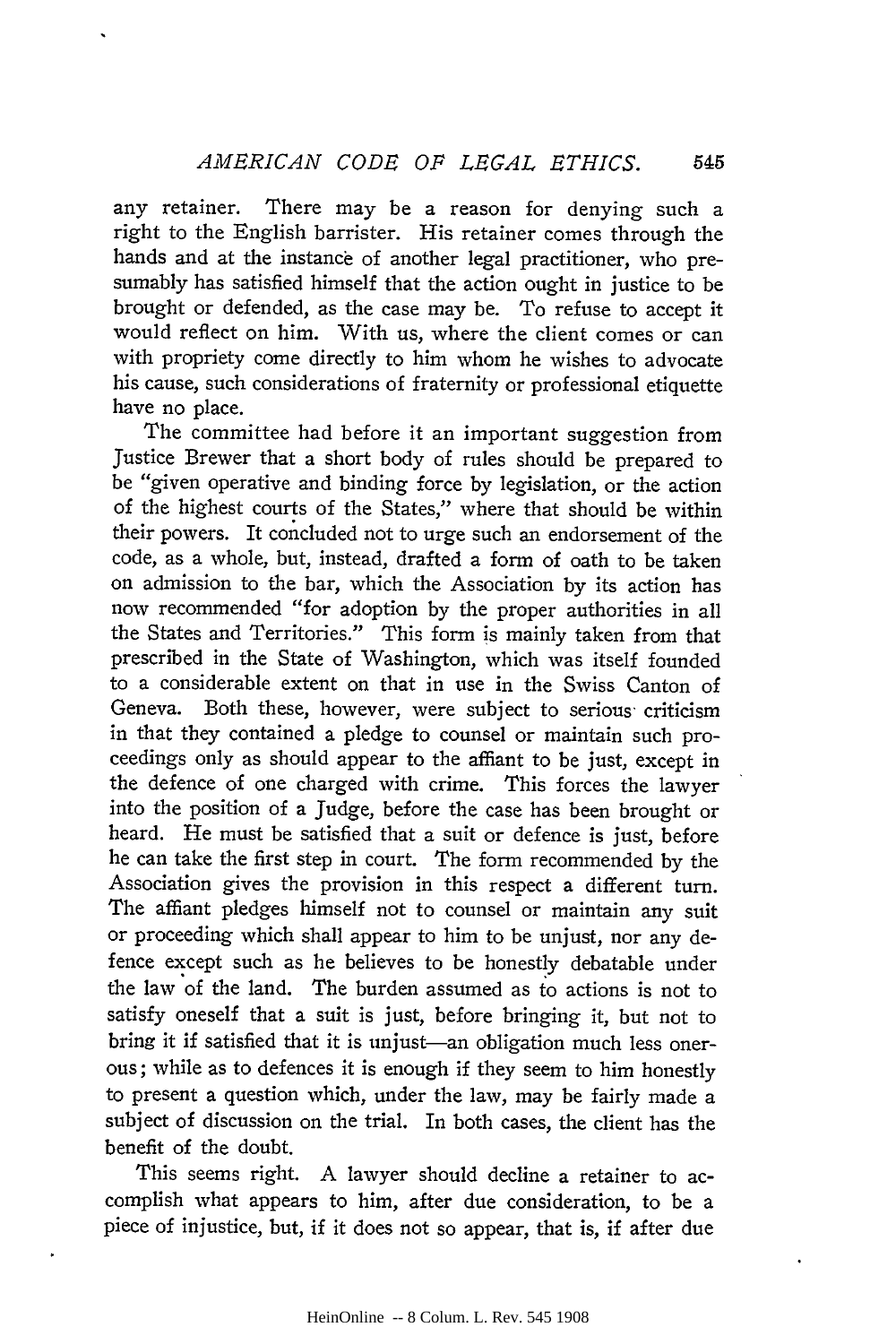consideration he is not of the opinion that the cause or defence which he is asked to advocate is unjust, the question becomes one which ought to be decided by a court, after hearing both sides, if the party interested desires a judicial determination. The oath used in some of the Germanic States is framed upon similar lines.

In another point the Washington form has been changed to advantage. Following the ancient Geneva pattern, it pledged the affiant never to seek to mislead or deceive the Judge by any artifice or falsehood. This may have been sufficient in a country having no system of trials by a jury, but the committee, in view of the prevalence of that system here, properly added the words "or jury" after "Judge."

One addition to the form is of more doubtful merit, because it refers to a practice which can never be of common occurrence, while it would seem that a lawyer's oath of office should be confined to obligations of fundamental importance and general concern. This is a pledge that the affiant will accept no compensation in connection with a client's business, except from him or with his knowledge and approval.

Another addition taken from the ancient New England form, dating back to early colonial days, is a pledge not to delay any man's cause for lucre and malice. This, again, must be construed in view of what precedes it. If a client desires delay for a legitimate reason, to accept remuneration from him for securing it **by** taking advantage of some legal right can hardly be deemed reprehensible. To delay his client's cause, on the other hand, in order to increase his own fees, would be obviously wrong.

It might be too high praise to say that this code, as finally approved, could not have been made better. But the question for the American lawyer is not whether a more perfect one could be made. It is whether this code, having been framed after long deliberation and extensive correspondence by a capable committee representing all parts of the United States, and adopted with practical unanimity, after full opportunity for discussion, **by** the American Bar Association, ought not, as a whole, to receive his support.

If this code is accepted **by** the Bar Associations of every State, as a fair general statement of the main duties of members of the legal profession, a great purpose will be well accomplished. An authoritative criterion will be supplied, **by** which every lawyer can be safely guided, when he is in doubt as to the conduct he should

546